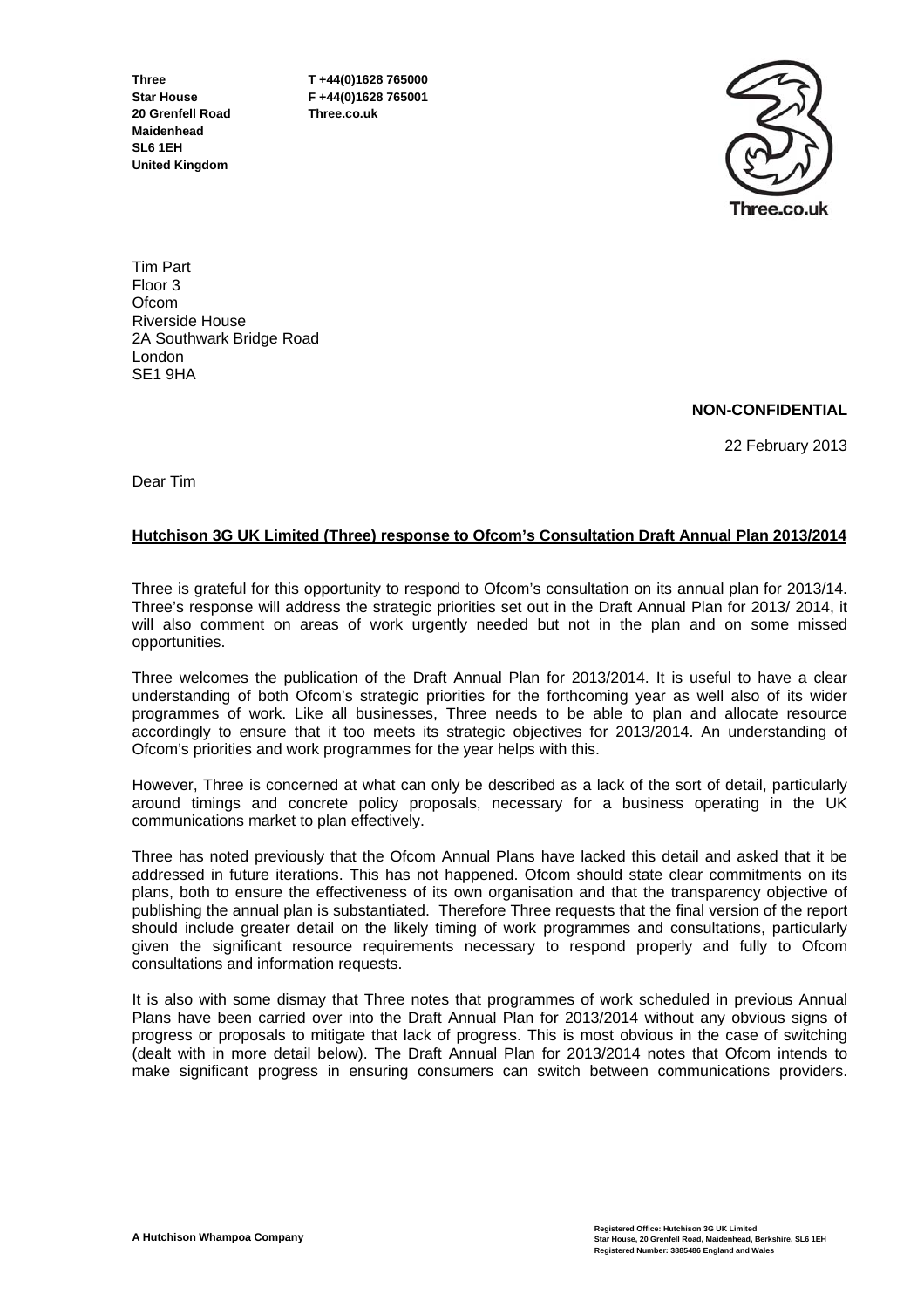However, this intention has been expressed in Ofcom's annual plans for several years previously. Furthermore, the proposals for action by the regulator are limited to fixed lines and do not address the real and entirely unnecessary barriers in relation to mobile.

Whilst Three cautiously welcomes the intention to undertake work in this and other areas, we are concerned that such proposals will be subject to a lack of planning and organisational drift. Therefore, we urge Ofcom not only to be much clearer with regard to the likely timing of programmes of work but also that it do all that it can to hold to those timing.

### **General approach**

Three welcomes the broad strategic objectives set out in the Draft Annual Plan for 2013/2014. We firmly believe that effective competition and the securing of the optimal use spectrum are fundamental to ensuring not only the ongoing success of the UK communications sector, but also to making certain that consumers are able to enjoy the benefits and opportunities that advances in communications technology may bring. Three also recognises that some specific regulatory interventions may be necessary to improve the overall consumer experience and, indeed, help ensure that consumers are well placed to make informed decisions about the choices they make in relation to the services offered by Communications Providers.

However, Three is concerned that the proposals brought forward by Ofcom will not deliver on those objectives as they do not address a number of fundamental flaws in the market as currently structured. Rather than acting proactively to ensure that the regulatory framework delivers a level playing and in so doing, a competitive market, the proposals contained in the Ofcom Draft Annual Plan for 2013/2104 seem intended to intervene in market outcomes rather than correct market flaws that led to those outcomes.

This seems to Three to be the continuation of a trend that has seen a failure of ambition and progress on big decisions and instead a growing focus on reactive micro-management of issues as they arise, despite the very real scope for delay built into this method. Three believes that this is the wrong approach. It will only deliver only short term changes while unnecessarily increasing the regulatory burden. It will also increase the risk of regulatory failure over time as specific interventions become outdated.

As Ofcom approaches its 10 year anniversary it should renew its focus on progressing some of the basic inputs to building a market that delivers for the consumer. [See summary at Figure 1]

Three strongly believes that Ofcom should renew its focus on ensuring that:

- It fixes the big picture issues first as a matter of priority.
- It acts proportionately and genuinely encourages self-regulation.
- It articulates a clear and strategic vision for outcome related regulation and does not act through incremental creeping intervention.

If Ofcom regulates to ensure a more competitive market, then the increased strength of competition will encourage further forms of competitive differentiation and consumer benefits far greater than those achievable through individual initiatives by the regulator. In turn, issues such as guarantees of fixed prices, quality of service, or additional charges could be addressed by the exercise of consumer choice rather than regulatory prescription.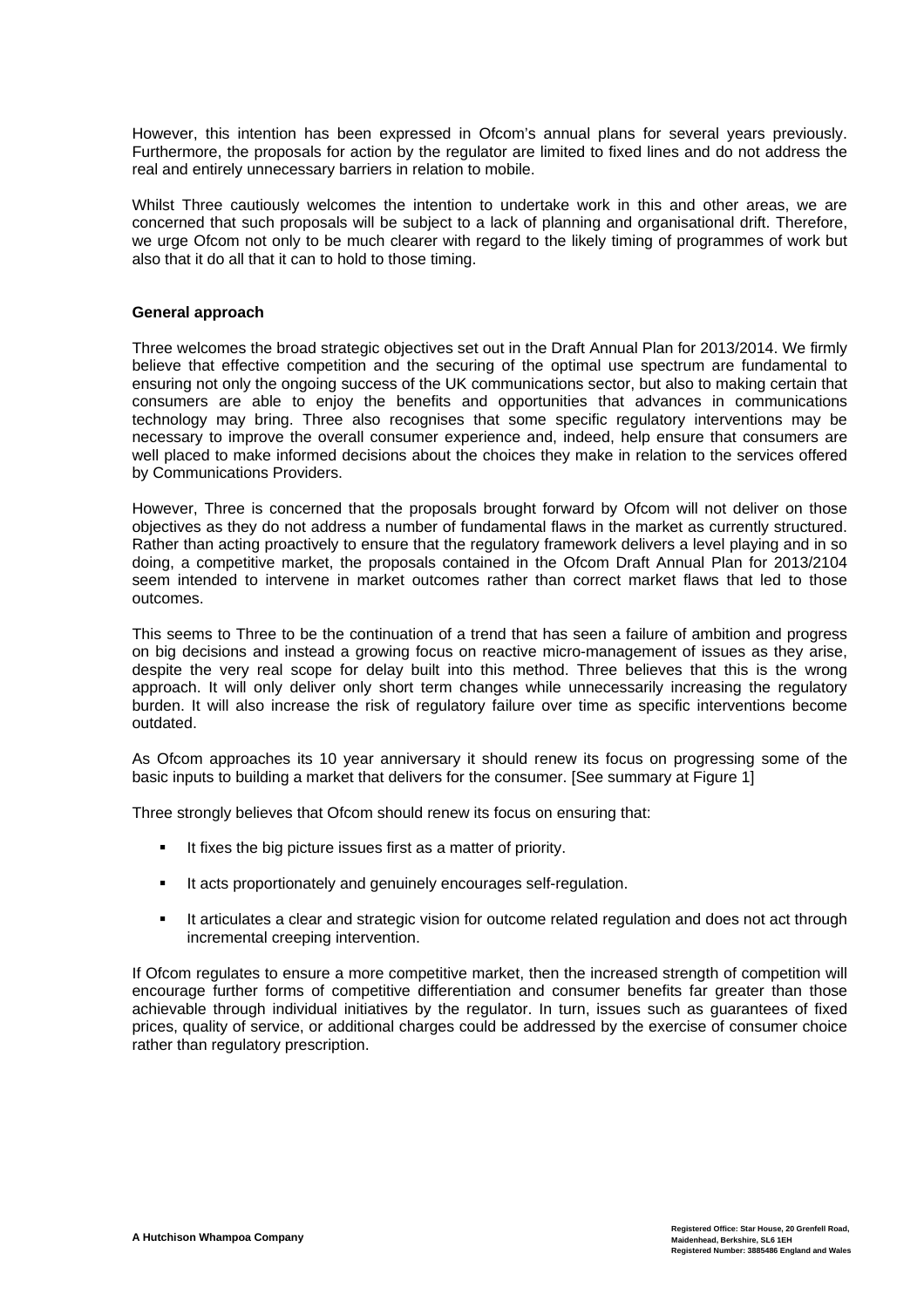At present, the Ofcom approach relies on an innate inefficiency targeting resource on areas which can deliver only focused changes, whereas Ofcom should, on the occasion of its 10<sup>th</sup> anniversary, reaffirm its ambition and resolve to make real differences by reforming the market rather than micro-managing it.

## **Figure 1 – Ofcom should focus on the foundations of a competitive market and consumer choice, rather manage market outcomes**

|                                                                                                                                                                                     |                                                                                                     | <b>Consumers assisted in</b><br>making informed choices<br>between providers |                                                                                                                                   |  |                                                                   |                                                                                              |
|-------------------------------------------------------------------------------------------------------------------------------------------------------------------------------------|-----------------------------------------------------------------------------------------------------|------------------------------------------------------------------------------|-----------------------------------------------------------------------------------------------------------------------------------|--|-------------------------------------------------------------------|----------------------------------------------------------------------------------------------|
| <b>Quality of Experience</b><br>Non-discrimination<br>Mid-contract price rises<br><b>ETCs</b>                                                                                       |                                                                                                     |                                                                              |                                                                                                                                   |  |                                                                   | Ofcom can<br>not fully or<br>permanently<br>resolve<br>market<br>outcomes if<br>the building |
|                                                                                                                                                                                     | Consumers can act on choice of<br>provider                                                          |                                                                              |                                                                                                                                   |  |                                                                   |                                                                                              |
|                                                                                                                                                                                     | Simple switching<br>process.<br>Consumer can<br>actively choose,<br>without being<br>forced through |                                                                              | 1 competitive<br>market - no parallel<br>narrow market in<br>retentions.<br>Not only the<br>switchers that get<br>the best deals. |  |                                                                   | blocks are<br>not in place                                                                   |
|                                                                                                                                                                                     |                                                                                                     |                                                                              |                                                                                                                                   |  |                                                                   |                                                                                              |
|                                                                                                                                                                                     |                                                                                                     | retentions process.                                                          |                                                                                                                                   |  |                                                                   |                                                                                              |
|                                                                                                                                                                                     |                                                                                                     |                                                                              | services to the consumer                                                                                                          |  | Providers able to compete with each other and provide competitive |                                                                                              |
| Efficient and low cost<br>Spectrum<br>network deployment.<br>$\bullet$<br>Revision of Code.<br>$\bullet$<br>Low cost wholesale inputs<br>$\bullet$<br>(e.g. backhaul).<br>$(AIP)$ . |                                                                                                     | Share of total<br>Range of frequencies<br>Appropriate costs                  | Domestic wholesale<br>charges.<br>(MTRs, DCC, SMS<br>termination).<br>Wholesale roaming                                           |  |                                                                   |                                                                                              |

### **Areas for regulatory intervention to ensure a competitive market**

Three believes that there are a number of big ticket proactive interventions in relation to the deployment of networks, the management of spectrum and the wholesale market that the regulator should make ensure that the wider communications market delivers on Ofcom's objectives. Initially, these interventions should focus on the creation of a more level playing field. This will enable providers to compete more vigorously and effectively with each other, which in turn will deliver benefits for consumers.

charges.

Specifically, Ofcom should act to encourage more efficient and low cost network deployment through revisions to code powers – it has been almost two years since the appropriate powers were granted to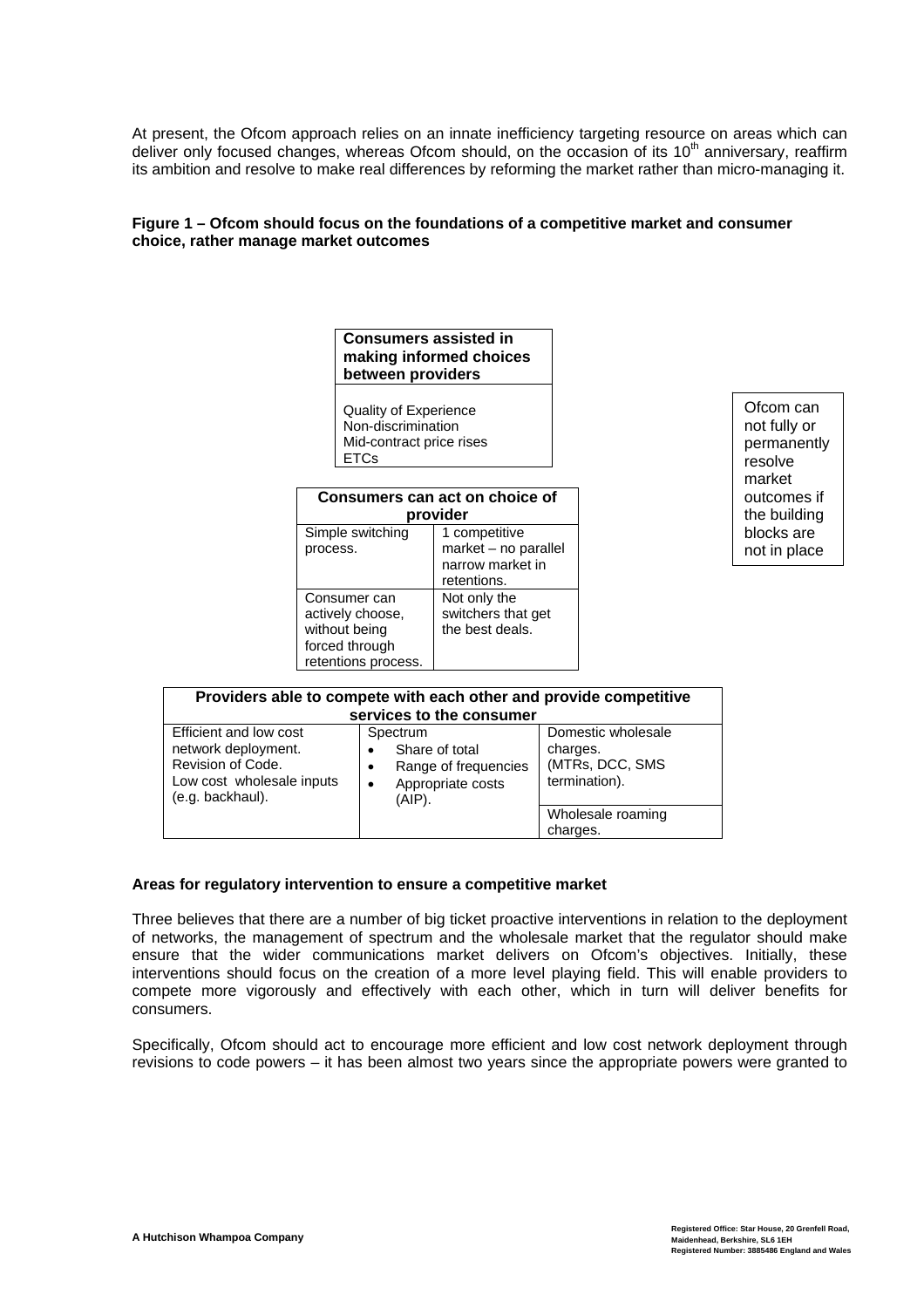the regulator by Government – and the regulation of BT's backhaul pricing, doing more to ensure accountability for delays. Regulatory objectives such as ensuring improved coverage and services to consumer cannot be resolved exclusively or efficiently via the spectrum auctions and the Mobile Infrastructure Project ("MIP") alone: operators must be able to deploy masts and connect them to their network too.

While Ofcom should be congratulated on progress to release and auction spectrum, there remain a number of issues that need to be tackled as a matter of urgency. Mindful of the need to ensure competition and to further the interests of consumer, public resources that have not been auctioned but are effectively rented on an ongoing basis (e.g. 900 MHz and 1800MHz spectrum) should have that rent (the Administrative Incentive Pricing – "AIP") reviewed. The AIP paid by some operators have led to the significant distortion of parity of cost bases among competitors and leaves the public severely out of pocket compared to the return it should see on the use of public resources by private companies. Rerating the AIP to reflect true market value would lead to significant direct benefit to the Treasury and society.

Consistent with this, and the requirements of the European Regulatory Framework, Ofcom should start the process of charging broadcasters for their use of spectrum. Currently, the broadcasters do not pay for the spectrum they use and are therefore not incentivised to do so efficiently. Absent such an incentive, it cannot be ensured that such scarce and valuable public resources is being used to serve the public interest as effectively as possible.

Three also believes that there are an number of specific interventions that Ofcom should make to ensure that the wholesale costs do not distort the market, These include:

- 1. Supporting EU objectives in driving further reductions in the wholesale costs of roaming .
- 2. Ensure that in relation to MTRs and FTRs the migration to pure LRIC continues. In this context, Consistent with this, Ofcom should also consider more closely regulating other significant input costs such as backhaul, as noted above.
- 3. Taking action to reduce Donor Conveyance Charges. These are currently significantly above costs and penalise growing companies and new market entrants. Three has faced significant resistance to proposed reductions in DCCs by other MNOs who benefit from the current DCC rate.
- 4. Ensure that wholesale pricing is properly considered in the forthcoming price increases consultation otherwise originating providers may be left liable for covering wholesale price increases. This will result in more price disputes being submitted to Ofcom or higher consumer retail prices to cover exposure.

Three firmly believes that Ofcom were to tackle these long standing and intrinsic regulatory priorities the result would be a far more competitive market, in which there would be considerable less need to make the specific interventions in relation to consumer harm that Ofcom has set out in its Draft Annual plan for 2103/2014: competition and consumer pressure would in many cases have prevented these issues arising whatsoever or placed operators in a position to effect changes that Ofcom might otherwise propose through improvement and innovation of their services.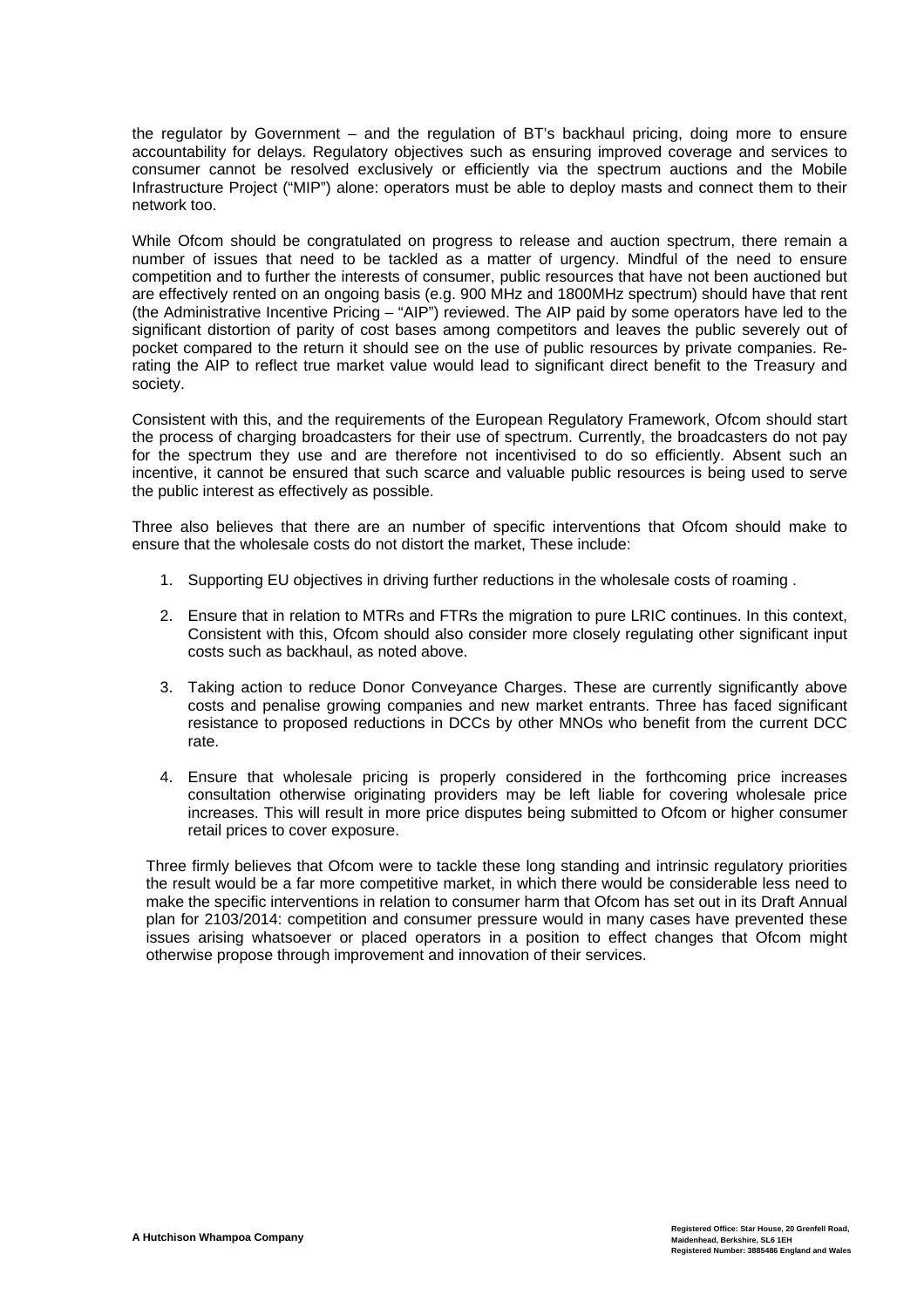### **Switching**

Three is pleased that the Draft Annual Plan for 2013/2014 includes as an objective a commitment to develop and implement policies that will improve the ease of switching between Communications Providers. Ofcom will only succeed in promoting effective competition if consumers can switch from one communication provider to another without the undue hassle and delay for consumers that characterise the current system. Until this happens, consumers will still face unnecessary and unhealthy barriers when trying to move between providers

However, we are concerned that:

- Ofcom's proposals in the plan relate only to fixed line switching; and
- Ofcom has made no progress substantial in achieving reform since first including switching in the annual plan for 2008/09.

Ofcom's Draft Annual Plan places considerable emphasis on improving the ability of consumers to make informed choices – yet sets out no measures through which the processes by which such choices are exercised will be improved. Given that switching is intrinsic to the exercise of consumer choice Ofcom must improve switching if it is to achieve its wider policy aims.

Nevertheless, the Draft Annual Plan does not set out any strategic steps and interventions that might be taken to make a difference. We remain concerned that Ofcom is not proposing to do anything differently with regard to switching and that the same approach will continue to deliver the same failure to progress this "strategic issue". We are also concerned that diverting resource to explore policy options with regard to fixed line porting will lead to further delay in relation to mobile porting. Unless Ofcom proposes to take concerted and determined action with regard to mobile switching, and the annual plan gives no indication that this is the case, then consumers will continue to suffer. As a first step, Ofcom should look to enforce the current PAC process. The efficacy of the current process is dependent on an enforcement process that is not enforced in any meaningful way.

Not only is the consumer experience in need of improvement, but industry level arrangements also require substantial reform to ensure new entrants can access the market quickly and efficiently. The current system of bilateral contracts and testing between providers for mobile number porting is needlessly time consuming and expensive and inevitably results in many bilateral porting arrangements being neglected. As the system currently stands, these are not only administratively burdensome and costly processes for existing providers but introduce substantive and damaging delays for new entrants.

Such an intervention could be usefully complemented by other linked regulatory measures to increase the overall competitiveness of the wholesale market. These might include, for instance, measures to ensure that the Donor Conveyance Charge does not function as a barrier to MVNOs switching between mobile network operators.

### **Deregulatory measures**

Three notes that Ofcom also sets out in the Draft Annual Plan its overall approach to the regulation of the sector overall. The annual plan makes clear that this should be in accordance with the principles of better regulation and should seek to not only be proportionate but where possible remove regulation. The Draft Annual Plan also sets out the options that Ofcom should also explore before adopting a regulatory solution to a perceived problem. This includes industry led self-regulatory solutions that can be light-footed, adaptable and better suited to tackling issues than more formal regulatory interventions,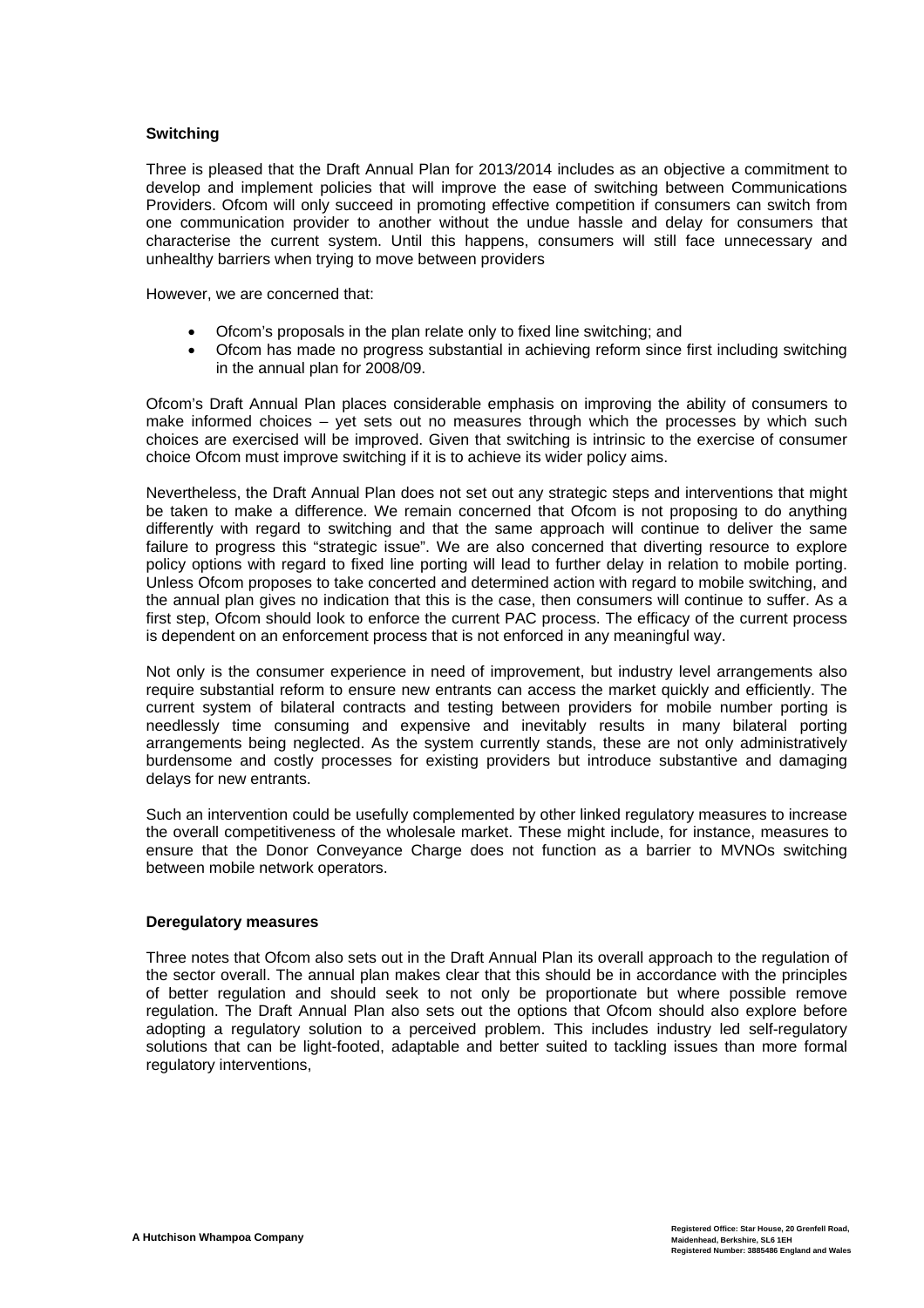The Ofcom annual plan also sets out the steps that Ofcom should take to ensure that it challenges itself and reduce the existing regulatory burden where appropriate. The Government has also made clear that it believes that overall regulatory burden on business should not be increased. It has said that where new regulation is applied, then regulation with equivalent impact in terms of costs and burdens on the affected industry should be removed (the principle of one in, one out). The objectives and measures set out in the Draft Annual Plan for 2013/2014, do not appear consistent with that approach.

It is therefore disappointing that the Annual Plan does not appear to contain any deregulatory measures beyond a very limited number of measures in relation to the fixed line market. Overall there have been very few instances of de-regulation in the mobile communications market. Rather, Ofcom has sought to expand its regulatory reach and the depth of its interventions.

In this regard, Three notes that Ofcom amended provisions in the General Conditions in relation to mis-selling before the self-regulatory regime established by the industry had time to take affect. Similarly, pursuant to changes introduced in relation to the security and resilience of networks by Articles 13a and 13b of the European Framework Directive, Ofcom has placed new burdens on the industry despite a commitment by Government and Ofcom to ensure that any requirements in this area would be lightweight and would be drawn up with the industry Communications Providers are now required to report on an almost continual basis, placing significant resource and administrative burdens on a provider.

The Draft Annual Plan mentions in brief the continued implementation of the Ofcom e-services initiative, and the development of an Ofcom web portal for consumers, but this is no meaningful way deregulatory for the industry.

Further the Draft Annual Plan notes that the s6 of the Communications Act 2003 requires Ofcom not to impose burdens that are unnecessary or maintain regulations that have become unnecessary. However, it is the opinion of Three that Ofcom's current practice pays little heed to what should be the underlying principles of the regulatory regime. Rather than seeking to reduce the regulatory burden, Ofcom's current practice, more often than not, adds unnecessarily to the burdens placed on Communication Providers.

In this respect the recent consultation on GC4 is illustrative. It will add unnecessary to the administrative burdens placed on Communications Providers in relation to a service that works well. Three notes that with regard to 999 call centres, Ofcom has not identified any perceived problem in the existing service provided by the CHAs that might justify further scrutiny or regulatory intervention, and yet is proposing just this: the proposed Guidelines increase the regulatory burden on CPs without proper justification and will therefore not provide any discernable additional benefits to consumers but instead serve only to increase costs.

Similarly, by writing technology specific detail into GC4 on VoIP Ofcom has only served only to ensure that the General Condition is already out of date and risks creating serious difficulties in the provision of novel services.

However, this is not to suggest that there are not areas where Three does not believe that regulatory intervention is necessary. However, such interventions should be restricted to those where improved competition alone will not bring about effective solutions and help ensure a wider good and a level playing field across the industry..

There are some areas in which Three would support targeted regulatory intervention. These are in relation to: